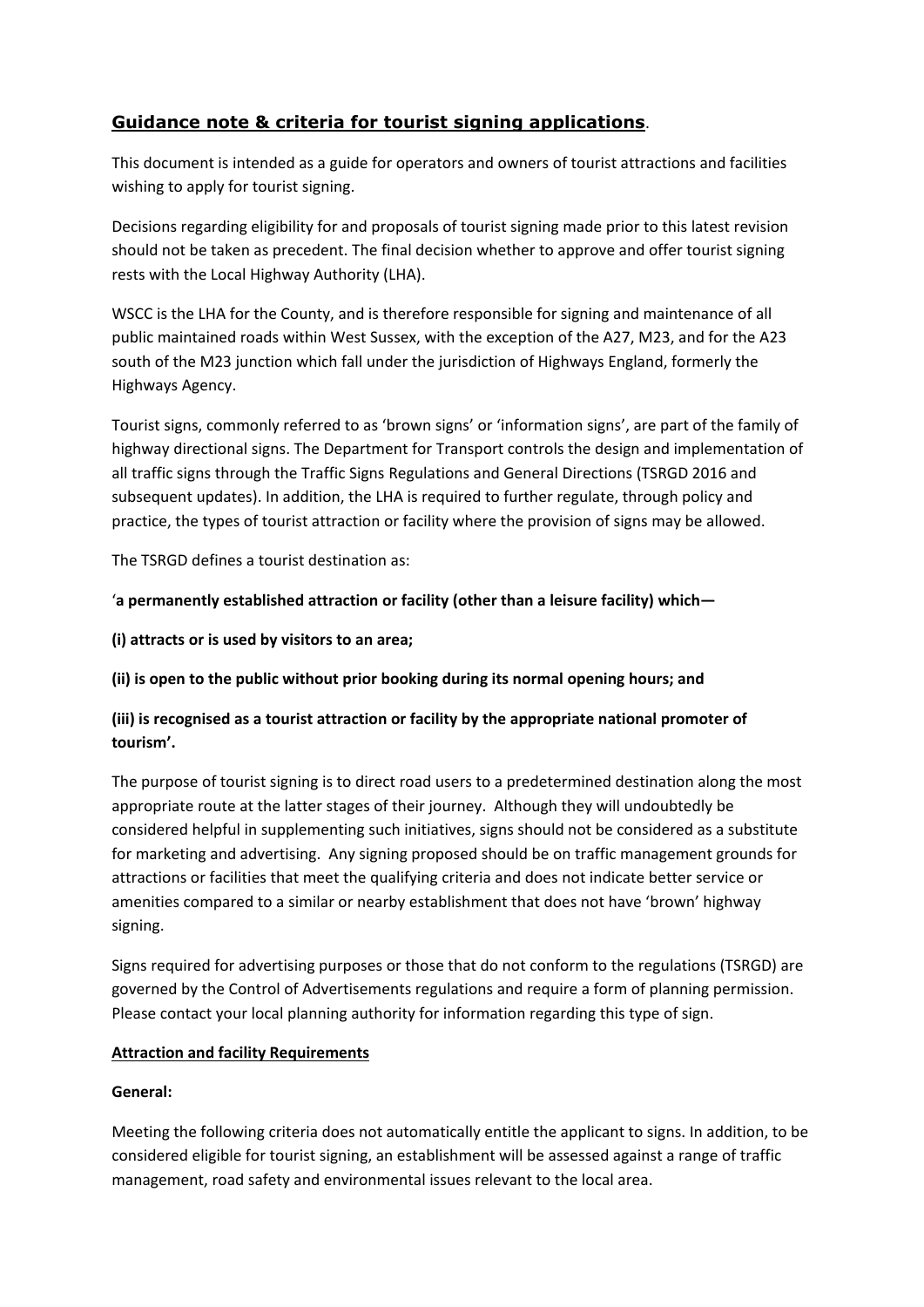In all cases the following minimum facilities must be available, or requirements met, and these should be adequately maintained:

- All necessary permissions pertaining to the operation of the attraction or facility including, but not limited to: planning, health, safety, welfare and all certificates necessary to operate as the advertised establishment.
- Adequate location information inclusive of a map and directional information from the nearest A or B class road as well as the nearest public transport to be made available to visitors via - Published material that can be posted, Tourist Information Centres/Points, Download from the owner/operators website where in use.
- Sufficient on or off-street parking, including facilities for disabled visitors. If suitable parking is not available, pedestrian signing may be considered from a suitable public parking area and/or public transport facility if a significant number of visitors are proven to arrive this way.
- Membership of the Visitor Attraction Quality Scheme operated by VisitEngland. If requested, continued participation in a relevant inspected grading scheme specific to the attraction or facility's sector.
- Attractions/facilities shall be open for an established season such as summer, winter, or "All Year" etc. The minimum season shall be five consecutive months or where open 'All Year' the attraction shall be open for a minimum of ten months in a calendar year. Within these periods the establishment shall be open to the public for a minimum of 5 days per week unless otherwise stated.
- Adequate visitor facilities Toilets, disabled facilities, refreshments etc.

## **Cost:**

£116.47 - administration and policy assessment.

The County Council is not able to provide a design and installation service. Applicants will be required to commission a company to design a sign proposal that is compliant with the Traffic Signs Regulations and General Directions 2016 and Chapter 7 Traffic Signs Manual 2013. The contractor will require £10 million public liability insurance and appropriate New Roads and Street Works 1991 accreditation in order to install the equipment on the highway.

Potential costs charged by a contractor will vary depending on:-

- The size of the sign, this is determined by the size and length of text legend and symbols used.
- Number and type of posts required.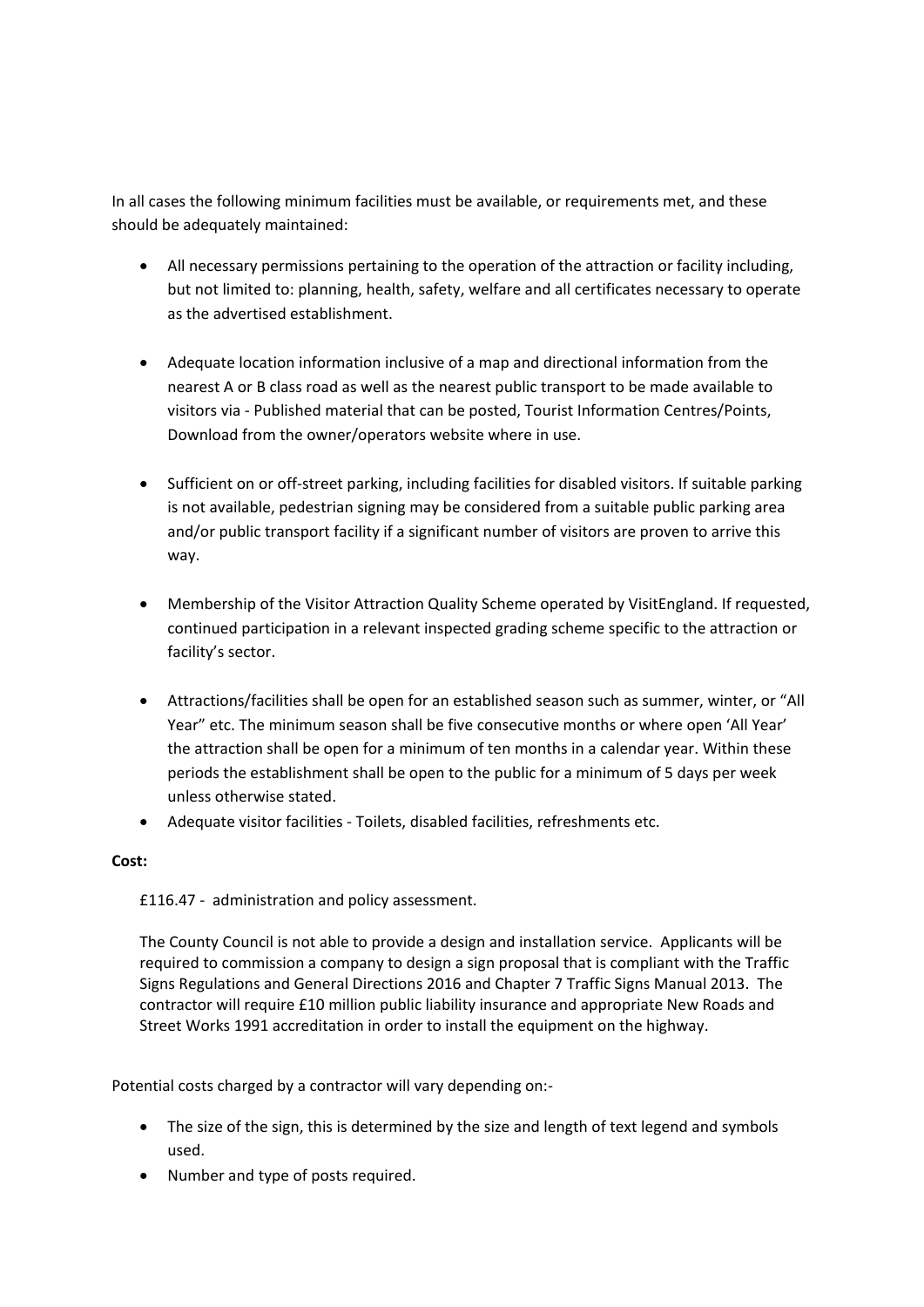- Quantity of signs required.
- The location of the proposed sign.
- Any traffic management required by the works contractor (i.e. traffic lights, stop/go boards, lane closure).

**PLEASE NOTE** – All new signs should be stand alone or fixed to existing street furniture. The County Council will not accept changes/amendments to large Advance Directional Signs

## **Design:**

- Only signs and their permitted variants as prescribed within the TSRGD will be used for all signs that are proposed.
- Attractions/facilities will be signed via a worded legend and appropriate symbol on the sign furthest from the attraction. Each subsequent sign will show the symbol only unless another similar attraction/facility is in close proximity or is situated within the proposed route in which case a worded legend will accompany the symbol on all signs as is deemed appropriate. Sign designs should not be too complex as they will need to be understood by occupants of moving vehicles.
- A generic legend and/or symbol will be used where a number of similar attractions/facilities are situated in close proximity e.g. Hotels, Bed & Breakfasts etc. The Local Highways Authority will decide what legend is appropriate for the destination to be signed, particularly where the destination name is perceived to carry an element of advertising.
- Worded legends will comprise of a maximum 26 characters including spaces.
- Where sites are multi-functional, only the primary attraction/facility shall be signed. This would apply to, for example cafes or restaurants within a larger complex or facility.
- The number of destinations, attractions and/or facilities shown on any one sign at any one location should not exceed six.

# **Quantity:**

- The number of signs required will vary and is dependent upon the location of the attraction/facility.
- The highway authority will be responsible for determining the number of signs required in order to maintain continuity between the point at which the attraction/facility is first signed and the attraction/facility itself.
- The minimum number of signs will be used and will need to have due regard for the environment and street scene.

## **Location:**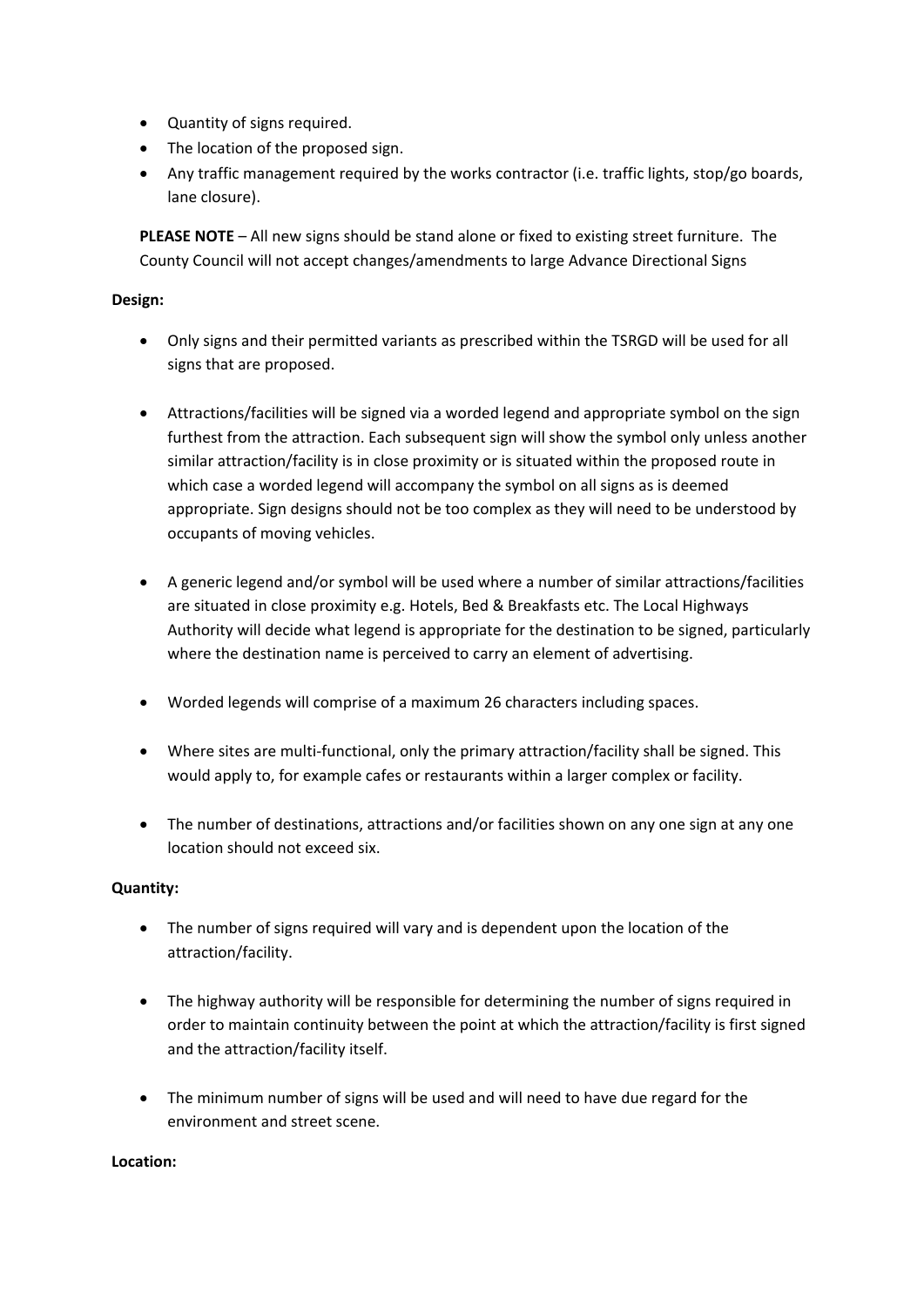- Tourist attractions will usually be signed no further than from the nearest A or B class road or 3 miles, whichever is the nearest. Tourist facilities within Category 4 will usually be signed only from within the settlement boundary. Signing will not usually be considered for an attraction or facility that lies alongside an A or B class road; unless the LHA decides there is a traffic management need. Determining factors may include access visibility, road layout, speed and volume of traffic.
- Signing should direct to the parking facilities of the attraction or facility.
- The minimum number of signs will be used to provide adequate directional information and to maintain continuity of signing from junction-to-junction.
- A maximum of six destinations (in total tourist and non-tourist) will be permitted on any one signing assembly at any one location.

# **Environment:**

- The County Council acknowledges the need to protect the environment in West Sussex whilst providing adequate directional information to destinations and local establishments throughout the county. The environmental impact of any new sign needs to be minimised, as far as is consistent with their intended purpose.
- The amount of information included should have regard for the overall size of the sign and the impact this would have on the environment.
- The cumulative effect of the proximity of all existing and proposed signs will need to be considered.

## **Safety:**

- Street furniture that minimises the severity of injury to occupants of a vehicle colliding with them has been considered important since the 1960's. In 2000 a European Standard was published that provided a means of assessing the level of passive safety of street furniture. West Sussex County Council considers that the use of passively safe street furniture is appropriate for its network of roads. The level of passively safe support required will depend upon the proposed location of any approved sign(s).
- Where necessary the use of temporary traffic management, consisting of traffic signals, signing, fencing, lighting and coning, will be utilised to safeguard the workforce when signs are erected. All associated costs are to be borne by the applicant.

## **Practical Assessment:**

When considering an application which may satisfy the foregoing criteria practical consideration will also need to be given to the following:-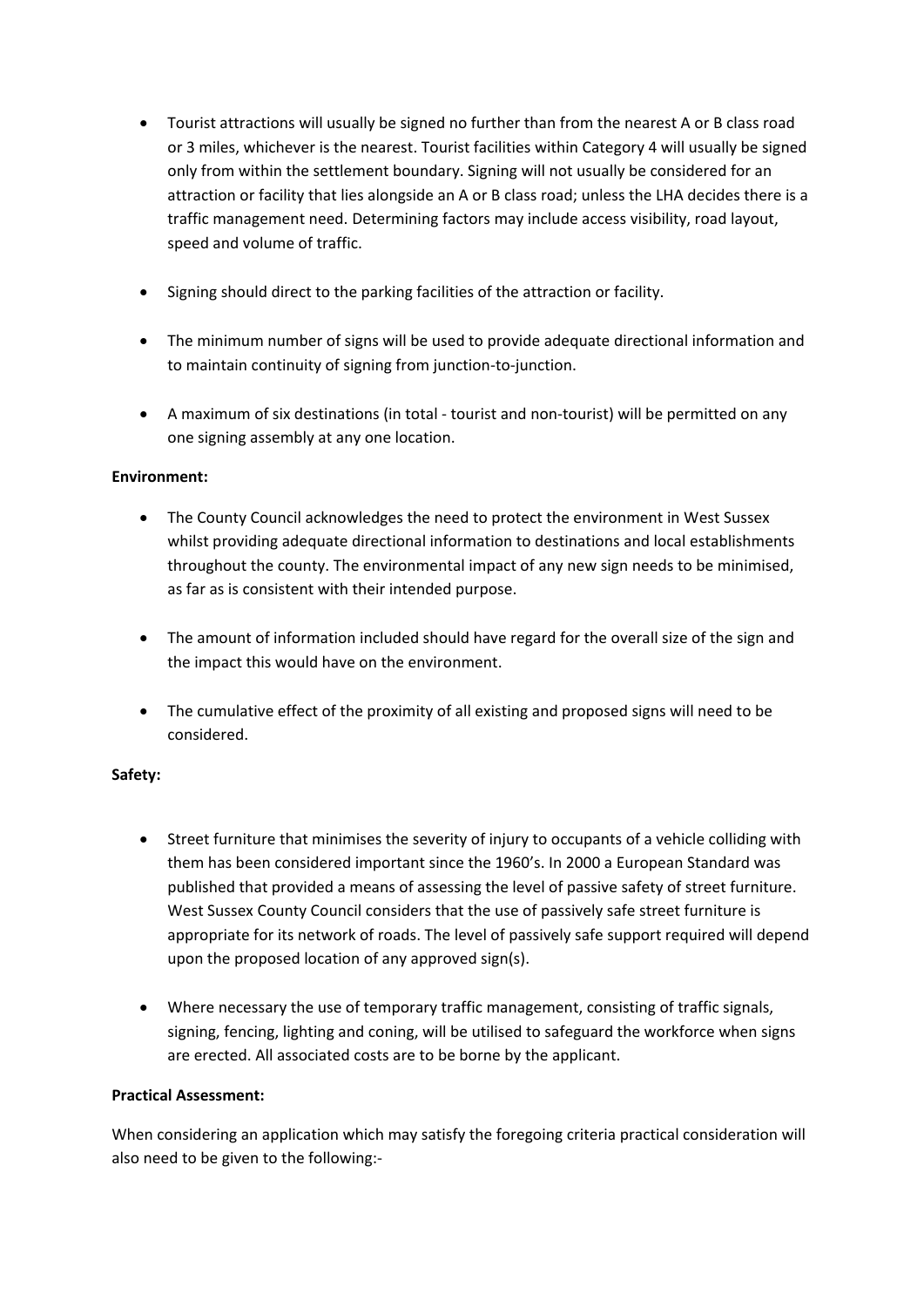- Road safety and/or traffic management considerations will take priority when considering the overall (tourist and non-tourist) signing at a particular location.
- The number of existing destinations signed at a particular junction will be taken into account together with the number of similar establishments or facilities in the local area.
- Where there is a possibility that other similar local establishments may apply for or become eligible to apply for signs then it is unlikely that individual establishments will be named on signs. In these cases generic signs e.g. 'Hotels' and/or 'B & B' will be used.
- It may be appropriate to remove, amend, replace or otherwise alter an existing sign assembly, including other tourist signs, in order to accommodate the provision of additional signs. The owner or operator will be expected to meet all reasonable costs in such a case.
- Where the LHA receives separate applications that relate to the same area then it is likely that a scheme combining the requests on joint signs will be recommended. This includes replacing existing tourist signs with combined signs in preference to the addition of signs to an existing assembly.
- The road layout in the general area such as one-way systems, other regulatory or physical restrictions and preferred routes will all be contributory factors in the assessment of each application.
- Categories of tourist attractions and facilities

# **Categorisation:**

Tourist attractions and facilities are grouped into one of the following four categories. The criteria for assessment of each category and type of establishment are set out below.

\*Where establishments are only open a limited number of days per week those days shall be the same days of each week.

## **Category 1 - Traditional tourist attractions, including historic properties and museums.**

## **Historic Properties:**

• Open at least 2 days per week\* during an established season

## **Museums:**

• Open at least 2 days per week\* during an established season.

Other attractions include Nature Reserves, Theme Parks, Zoos and Wildlife Parks, National Trust and English Heritage Properties

## **Category 2 - Tourist facilities consisting of amenity areas (parks, etc) and historic sites.**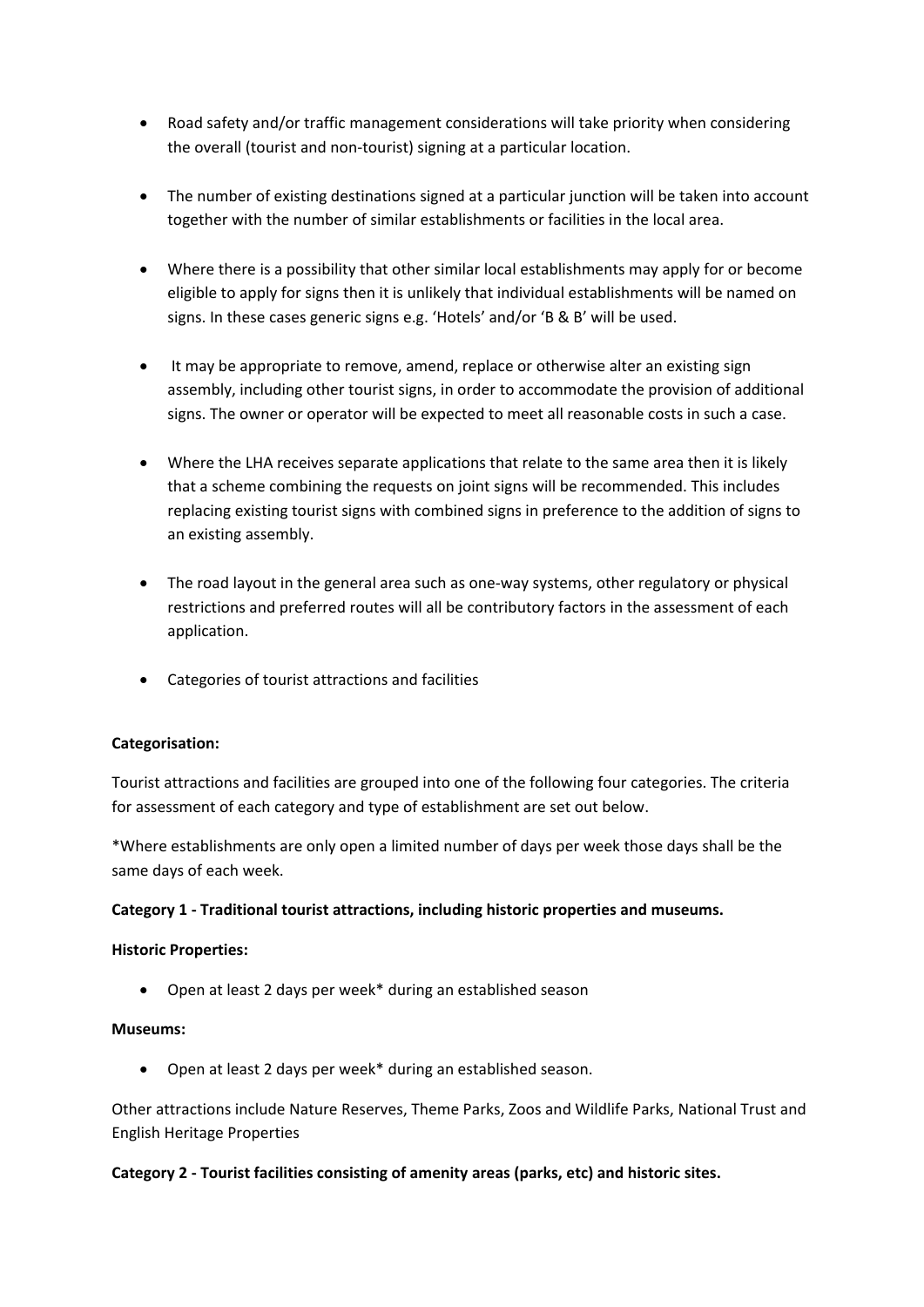## **Picnic Sites:**

- Having adequate off highway parking
- Seating and recreational areas
- Visitor information or TIP on site
- Waste receptors (with regular collection)

## **Historic Churches:**

• The building or a feature within or outside of the building shall be the major attractor regardless of religious persuasion. May qualify for private signing.

## **TIC & TIP (Tourist Information Centre & Point):**

- Centres or points managed by district, borough or town/parish council or approved local organisation
- TIC's and points which are open for a minimum of 5 days per week, all day, all year and manned during normal opening hours may be indicated by the use of generic signing (the tourist information symbol) on A class roads up to 5 miles from the establishment.
- •

## **Other informal leisure attractions:**

• Assessed appropriately in relation to the specific nature and use requirements of the site. These may include natural attractions, scenic routes and viewpoints. Please contact the signs team for further assistance.

# **Category 3 - Tourist accommodation facilities such as Hotels, Guest Houses, and Bed and Breakfast:**

All premises must be recognised as a tourist facility by Visit England, the national promoter of tourism. Failure to retain this recognition is likely to result in the removal of any highway signing directing to that establishment.

## **Hotels:**

- A minimum of 6 bed spaces
- Open all year

# **Bed and Breakfast:**

• Open all year

B&Bs, Guest Houses and smaller Hotels situated within tourist reliant settlements, where there is likely to be a large number of similar establishments, are unlikely to be signed individually. As trends indicate that most accommodation is pre-booked, there is ample opportunity to provide or obtain directions either by post or electronically.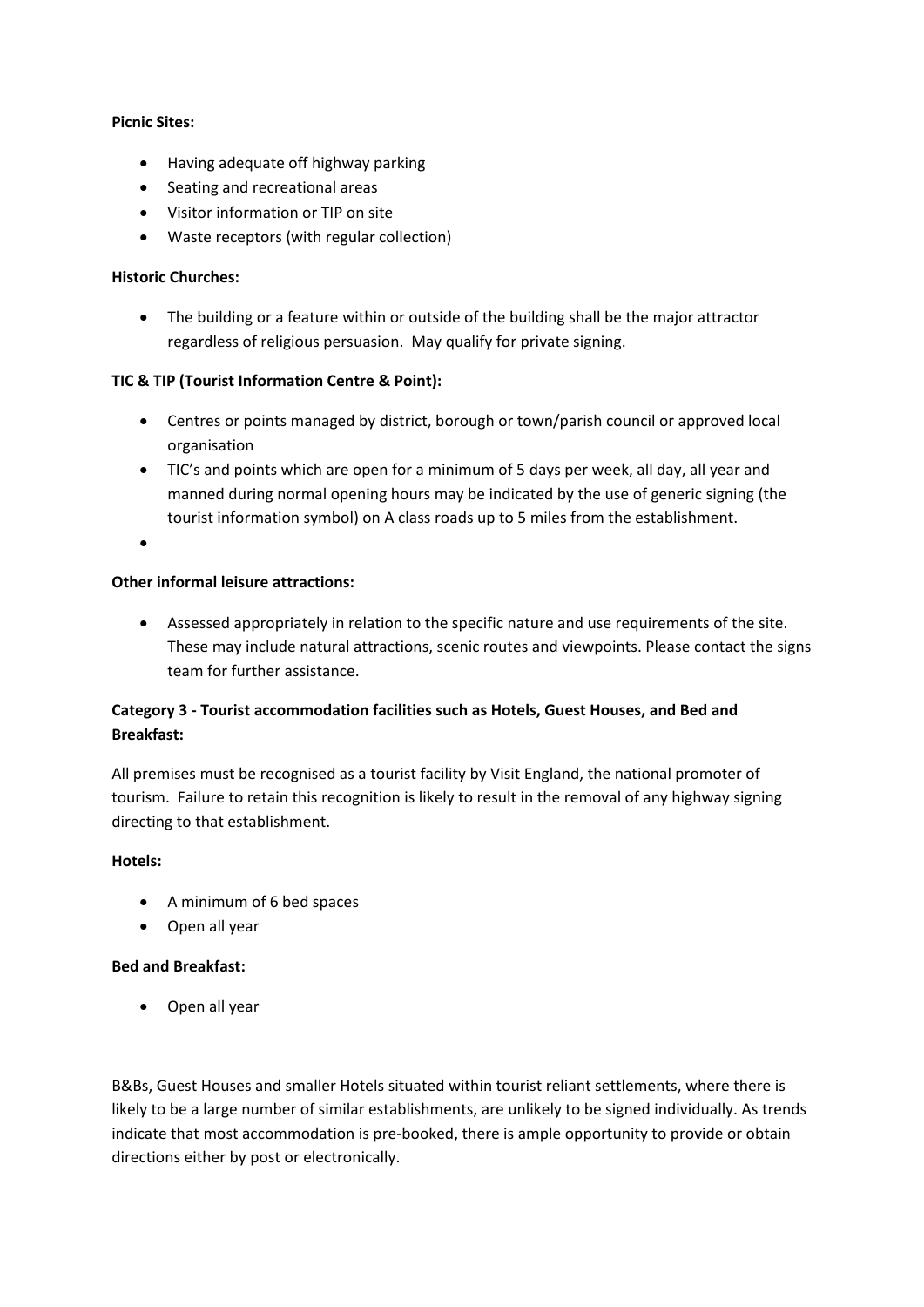## **Youth Hostels:**

- Member of the Youth Hostel Association (YHA)
- Open all year

# **Camping & Caravan Sites:**

- Open for a minimum of 5 months
- Having the appropriate license
- Minimum of 20 touring pitches

# **Category 4 - Qualifying leisure and service facilities:**

Retail Premises will only be eligible if they offer services of specific interest to tourists all year and are members of an appropriate Trade Association or local Chamber of Trade/Commerce. Farm Shops and similar retail establishments are not considered to be eligible for highway signing.

To be considered eligible for signs these establishments as well as meeting the other criteria, will need to show that a minimum of 50% of visitors come from outside of the local area (a 5 mile radius).

Evidence will need to be taken from:

- An up to date and credible customer survey recording the origin of visits and,
- Conclusive records showing that the establishment is actively promoting its services through tourist and local media and has done so for at least 12 months prior to the application.

# **Theatres/Cinemas:**

- Minimum of 100 seats
- Open at least 2 days per week\* all year

# **Public Leisure Complexes:**

- Open at least 5 days per week\* all year
- Facility for 'pay-and-play'

# **Sporting Venues:**

- Having a regional or national significance
- Holding regular fixtures during an established season
- Facility for 'pay-and-play' without the expectation to pre-book primary facility
- Open at least 5 days per week\* all year

## **Restaurants:**

- A minimum of 25 covers
- Open all year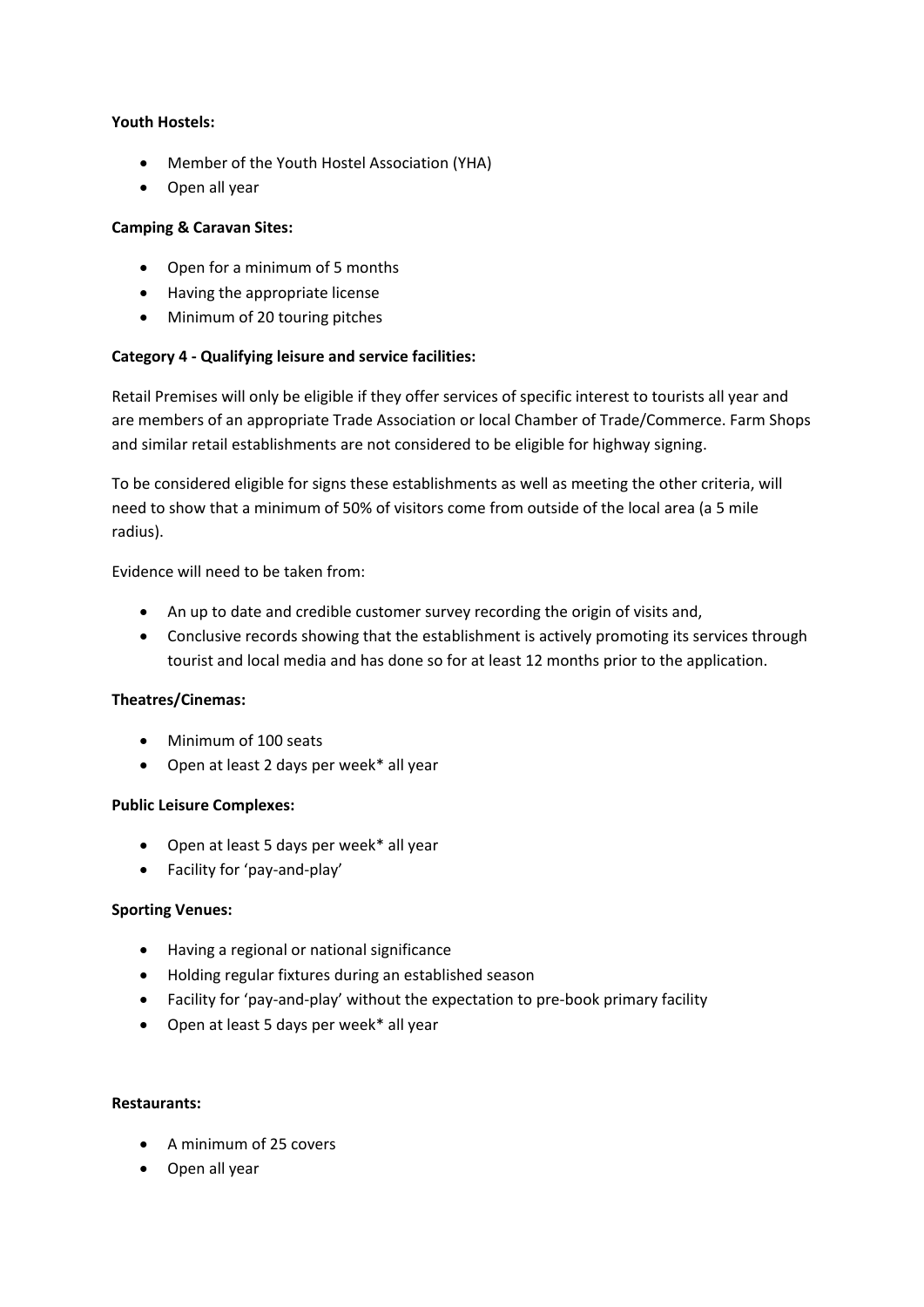## **Public Houses:**

- Open every day, through lunchtimes and evenings, throughout the year
- A selection of non-alcoholic beverages must be available
- Hot food available, on a regular basis
- Must have indoor facilities for and be willing to accept families with children
- Public Houses, and restaurants / cafes that are situated within large towns, cities or tourist reliant villages, where there is expected to be a large number of similar establishments within a concentrated area, will not normally be considered for signing. Those situated within more rural settlements will be considered for signing only from within the settlement boundary, if that settlement has adequate highway signing from the nearest A or B class road.

## **Conditions:**

- Attractions or facilities deemed eligible for signing under national and/or regional guidance will not automatically be entitled to signing. Local circumstances will influence the decision to permit signing or otherwise.
- Tourist signing will only be considered for the purpose of directing road users at the latter stages of their journey to a predetermined destination along the most appropriate route. They will not be considered for marketing and advertising purposes.
- Where the provision of tourist signs is approved it is on the condition that all advertising and/or signs not prescribed by the TSRGD or without the relevant licence shall be permanently removed from the Public Highway. The Highway Authority reserves the right to remove any advertising and/or signs not prescribed by the TSRGD or without the relevant licence following installation of the approved tourist signs (see Unauthorised Signs).
- On satisfactory completion of the installation the signs shall come under the control of the appropriate highway authority that may move, alter or otherwise change the sign faces and/or locations as may be considered appropriate.
- All costs connected with the maintenance of any approved signs shall be borne by the operator / owner. This includes the replacement of damaged, worn or missing signs and their post assemblies, and replacement or amendment following an agreed sign legend name change.
- The operator or owner shall immediately inform the relevant highway authority should the facilities indicated on any approved signs be discontinued. The cost of any works for amendment or removal of signs shall be borne by the operator / owner.
- Should the standard or availability of facilities provided by the operator become the subject of complaints, which are not resolved to the satisfaction of the highway authority, then the